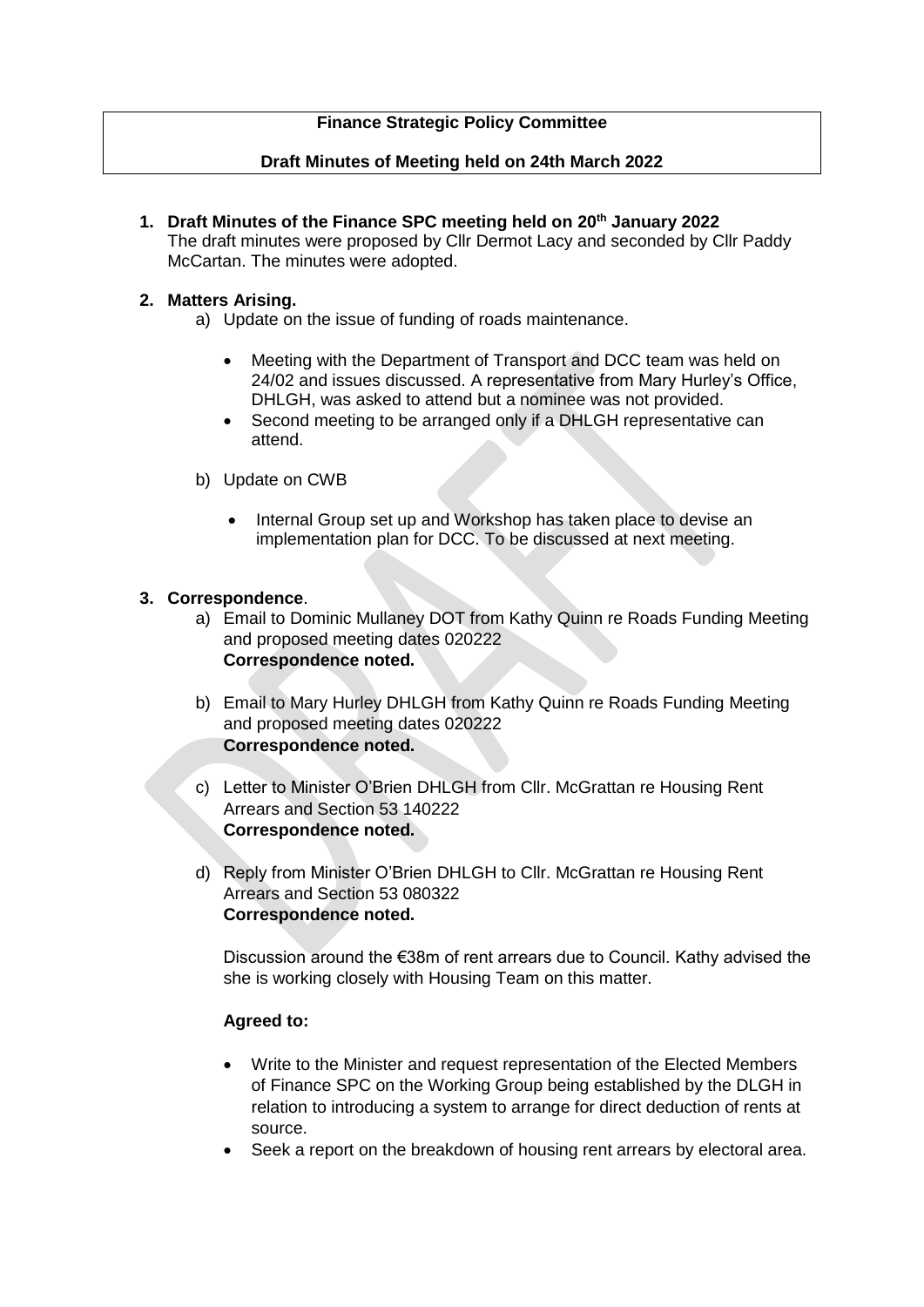- Seek a report on how often DCC has approached the Courts to make an Order to deal with problematic tenants with rent arrears deducted at source.
- e) Letter to Minister O'Brien DHLGH from Louise Ryan, Chair of Audit Committee re Housing Rent Arrears and Section 53 070222 **Correspondence noted.**
- f) Reply from Minister O'Brien DHLGH to Louise Ryan, Chair of Audit Committee re Housing Rent Arrears and Section 53 240222 **Correspondence noted.**
- **4.** Report 03/2022 Review of Local Government Funding as applies to Dublin City Council.

Lindsay Bell, Grant Thornton Consulting Ltd. gave a PowerPoint presentation on a Review of Local Government Funding as applies to Dublin City Council.

- Overview of current Local Government funding model
- Challenges of the existing funding model income, expenditure, LPT
- Impact of COVID 19
- The unique role of Dublin City Council
- Summary

#### **Actions to be taken following discussion held:**

#### *Nature of funding issues:*

1. Consider the impact on funding of Dublin City across two strands. Firstly issues arising from the Covid 19 Pandemic and secondly issues that existed before the pandemic and remain following it.

## *Communicate and engage with others:*

*2.* Commence a discussion with parties having an interest in an improved model of Local Government funding. This would include business groups, other Local Authorities, voluntary sector, etc. to develop an awareness and understanding, through open debate, of the gaps in the current local authority funding model.

## *Local Property Tax***:**

- 3. Submit the report on the review of Local Government Funding to the Department of Housing Local Government and Heritage as part of its review of funding.
- 4. Specifically seek an outcome from the Department of Housing Local Government and Heritage from the LPT review that 100% of LPT receipts will be assigned to the Local Authority of origin and that the 2014 arbitrary baseline and associated self-funding categorisation be removed.
- *5.* Commence a discussion among DCC Elected Members on additional services / service improvements that could be provided through future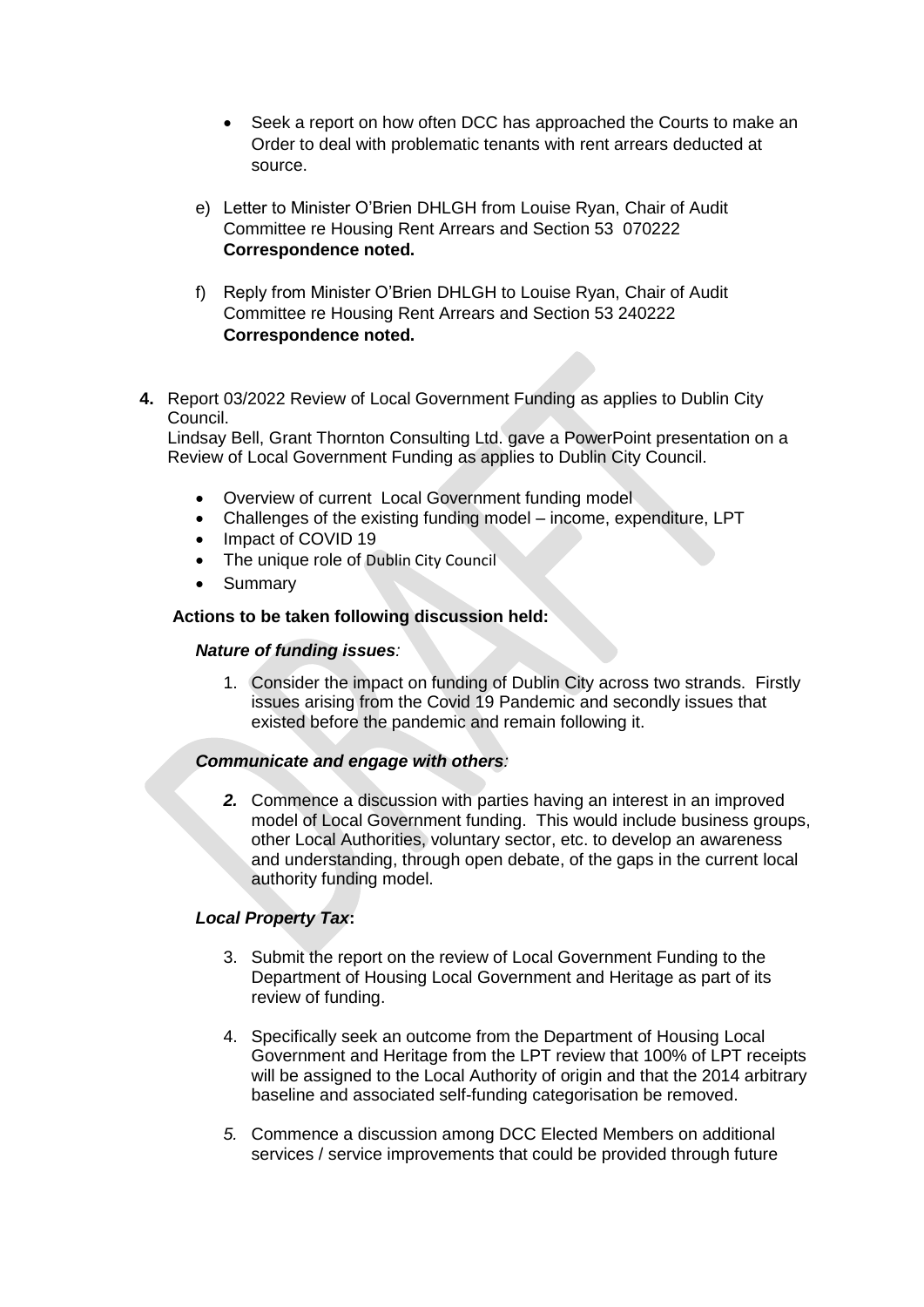upwards variations to the LPT Local Adjustment Factor.

### *DCC Funding principles:*

*6.* Commence a discussion among DCC Elected Members to consider a policy that all charges should be reviewed on a regular basis (annual / bi yearly etc.) to keep pace with inflation so that the current level of service provision is not eroded as has been the case historically.

#### *Services with external funding shortfalls:*

- 7. Funding for the ambulance service provided by DFB to be provided, in full and immediately through the Department of Health. In current terms there is an *annual* lost income of €16.5m due to DCC for these services. The HSE having failed to honour various commitments to paying for the services received.
- 8. Funding for road, carriageway, and footpath maintenance to be provided by the Department of Transport as against current arrangements. This issue has been raised by the SPC and should be kept on the agenda until resolved.

## **5.** A.O.B

- The Chair mentioned that condolences were offered to the family of former Councillor and TD Dermot Fitzpatrick on his recent passing.
- Members agreed to debate and discuss the issue of an allocation of a percentage of the proceeds from both land disposals and development levies in a specific area be retained for allocation to that area. **Agreed to**:

It was agreed to raise this at a future meeting and that a report would be prepared to demonstrate the application of funds across areas in recent years.

- Members pointed out that there was a low level of awareness of the upcoming vote of the Business Improvement Districts and it was suggested that a campaign would be useful to update businesses. It was clarified that DCC, through the CE's office manage the BID plebiscite. An email address has been provided for BID related queries. DCC is neutral to the plebiscite process and as such information is provided to all, as against specific groups.
- **6.** Next meeting **19 th May 2022 at 2.30pm**.

## **Signed: Councillor Séamas McGrattan Date: 30th March, 2022 Chairperson**

## **Members Present**

Lord Mayor Alison Gilliland Cllr. Anthony Connaghton Cllr Daithi De Roiste